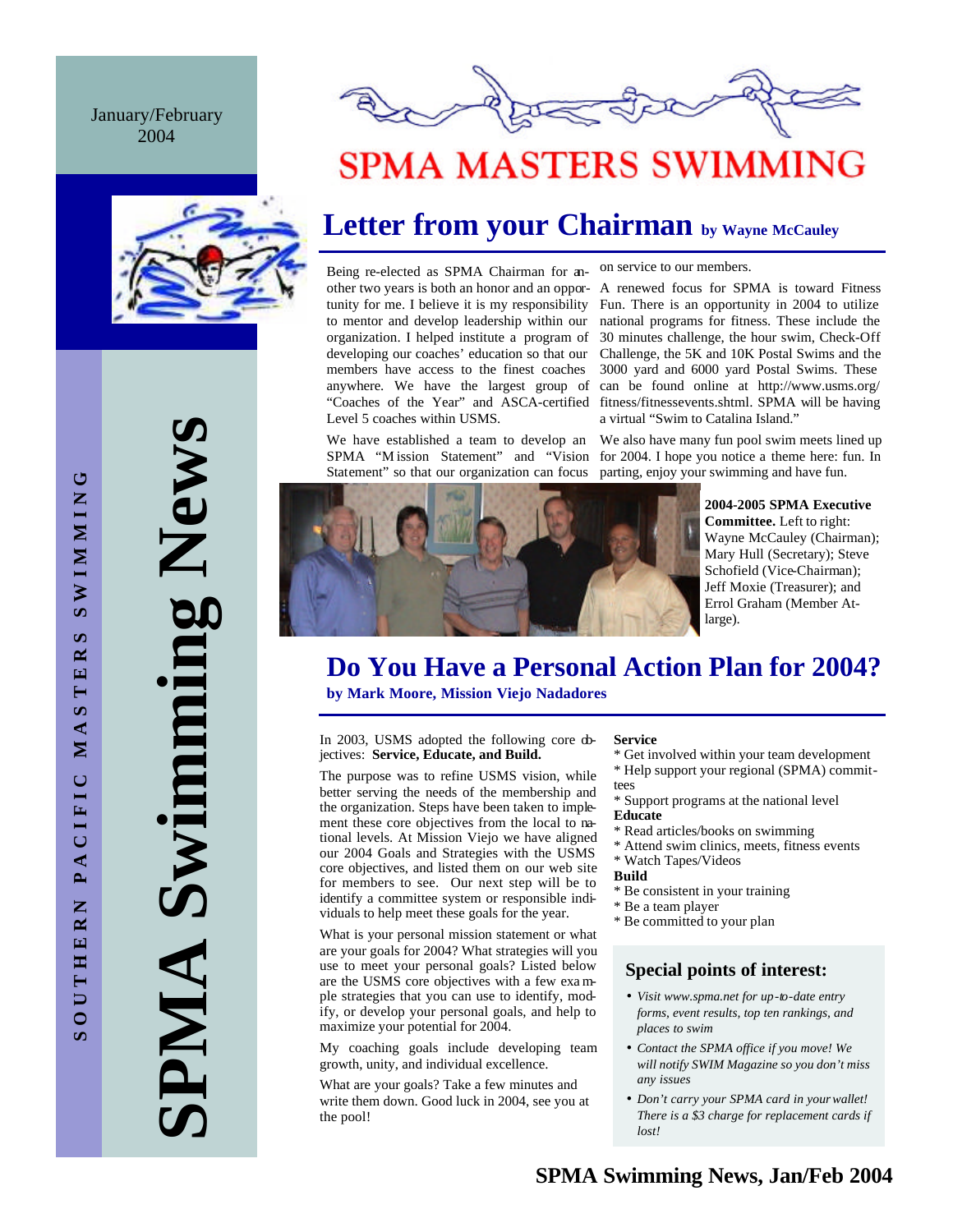## SWIM FOR LIFE!

#### **SANTA BARBARA, VENTURA, KERN, SAN LUIS OBISPO**

ARROYO GRANDE: South County Aq Waves Mark Bennett (805) 478-0202; marben009@yahoo.com<br>ATASCADERO: Kennedy Aquatics Jennifer Brown (805) 466-6775; jennicraig@tcsn.net Jennifer Brown (805) 466-6775; jennicraig@tcsn.net<br>Evelina Steele (661) 663-9884 BAKERSFIELD: Golden Wave Masters<br>BAKERSFIELD SWIM CLUB Keith Moore (661) 637-1403; www.bakersfieldswimclub.org<br>Bruce Brown (805) 383-6927 CAMARILLO: Pleasant Valley Swim Club<br>OJAI: Ojai Masters OJAI: Ojai Masters Malchia Olshan (805) 646-1091, gjaidar@aol.com PASO ROBLES: North County Aquatics Matt Brown (805) 239-3013, swimnca@aol.com; www.northcountyaquatics.com<br>SAN LUIS OBISPO: TRISLO Roadrunners Roger Warnes (805) 544-2385; coachwtrislo@aol.com; www.trislo.com SAN LUIS OBISPO: TRISLO Roadrunners Roger Warnes (805) 544-2385; coachwtrislo@aol.com; www.trislo.com<br>SAN LUIS OBISPO MASTERS Lynne Anderson (805) 541-2585; iswimslo@yahoo.com; www.sloseaha SAN LUIS OBISPO MASTERS<br>
SANTA BARBARA: UCSB Masters Brandon Seider (805) 893-2505, brandon.seider@athletics.ucsb.edu<br>
Brandon Seider (805) 893-2505, brandon.seider@athletics.ucsb.edu Brandon Seider (805) 893-2505, brandon seider@athletics.ucsb.edu<br>William Robert (805) 966-9757 SANTA BARBARA MASTERS SANTA MARIA SWIM CLUB Michael Ashmore (805) 349-8980, (805) 928-9655; santamariaswim@aol.com<br>SANTA PAULA: Heritage Valley Masters Cindy Blatt (805) 524-5157; cmswm@aol.com SANTA PAULA: Heritage Valley Masters Cindy Blatt (805) 524-5157; cmswm@aol.com<br>THOUSAND OAKS: Daland Masters Peter Daland (805) 523-3207, 495-5210; peter © THOUSAND OAKS: Daland Masters Peter Daland (805) 523-3207, 495-5210; peter@dalandswim.com<br>Peter Daland (805) 523-3207, 495-5210; peter@dalandswim.com<br>Peter Daba Anderson (805) 654-6400 ext.1345; banderson@vcccd.net VENTURA AQUATIC CLUB Bob Anderson (805) 654-6400 ext.1345; banderson @vcccd.net<br>VENTURA COUNTY MASTERS Ken Grey (805) 650-0400; gobuena @aol.com Ken Grey (805) 650-0400; gobuena@aol.com **NORTH LOS ANGELES COUNTY**  GLENDALE: Adult Aquaphobia Swim Center Paul Lennon, (800) 200-SWIM, prlennon@earthlink.net<br>GRANADA HILLS: CSUN Masters Edward Lapporte (818) 667-6389, (818) 363-3858; elapp GRANADA HILLS: CSUN Masters Edward Lapporte (818) 667-6389, (818) 363-3858; elapporte@aol.com<br>PASADENA: Caltech Masters Suzanne Dodd (626) 449-7536; sdodd@ipac.caltech.edu PASADENA: Caltech Masters Suzanne Dodd (626) 449-7536; sdodd@ipac.caltech.edu<br>PASADENA: Rose Bowl Masters Gary Anderson (626) 397-4993; www.rosebowlaquatics. PASADENA: Rose Bowl Masters Gary Anderson (626) 397-4993; www.rosebowlaquatics.com<br>SANTA CLARITA MASTERS Rob Harbo (661) 290-2204; pool: (661) 284-1470 or (661) 28 SANTA CLARITA MASTERS Rob Harbo (661) 290-2204; pool: (661) 284-1470 or (661) 284-1471<br>WOODLAND HILLS: Southwest Aq Masters Fred Shaw (818) 347-1637; swamfred@aol.com; www.swam.us Fred Shaw (818) 347-1637; swamfred@aol.com; www.swam.us **SOUTH LOS ANGELES COUNTY**  CULVER CITY: SCAQ SCAQ Office (310) 390-5700; www.swim.net/scaq<br>EL SEGUNDO MASTERS Diane Graner-Gallas (310) 379-9109; diane.gallas @ Diane Graner-Gallas (310) 379-9109; diane.gallas@verizon.net<br>Marcel Rinzler EL SEGUNDO: Play Hard Swim Hard<br>HAWTHORNE: South Bay Swim Team HAWTHORNE: South Bay Swim Team Kathy Davids (310) 643-6523, www.southbayswimteam.org<br>HOLLYWOOD: Hollywood Wilshire YMCA Ricardo Espinoza (213) 639-7537; ricardoespinoza@ywcala. HOLLYWOOD: Hollywood Wilshire YMCA Ricardo Espinoza (213) 639-7537; ricardoespinoza@ywcala.org<br>
LA: City of Los Angeles Masters Ricardo Vera (323) 906-7953; rvera@rap.lacity.org<br>
LA: USC Trojan Masters Lynda Gilbert (213) Ricardo Vera (323) 906-7953; rvera@rap.lacity.org LA: USC Trojan Masters Lynda Gilbert (213) 626-1022 lyn\_swim@yahoo.com<br>
LA DOWNTOWN & WEST: SCAQ SCAQ Office (310) 390-5700; www.swim.net/scaq SCAQ Office (310) 390-5700; www.swim.net/scaq<br>Timothy Sharpe (323) 954-1100 LA MID WILSHIRE: Meridian Swim Club<br>LA WEST: UCLA Bruin Masters LA WEST: UCLA Bruin Masters Gerry Rodrigues (310) 645-5937; www.idyll.org/~henryh/bruinmasters LONG BEACH: Shore Aquatics SCAQ Office (310) 390-5700; www.swim.net/scaq SCAQ Office (310) 390-5700; www.swim.net/scaq LONG BEACH Swim Club Tom Trapp<br>
LONG BEACH: Beach Swim Club Masters Beach Swim Club hotline (562) 597-9744 LONG BEACH: Beach Swim Club Masters<br>LONG BEACH: Grunions Sergio Rodriguez (562) 252-0220, info@lbgrunions.com; www.lbgrunions.com<br>DeAnne Preyer (310) 372-3762 RANCHO PALOS VERDES: Zenith Aquatics SANTA MONICA: SCAQ SCAQ Office (310) 390-5700; www.swim.net/scaq SOUTHGATE MASTERS Patricia Mitchell (323) 563-5753; southgatepark@yahoo.com<br>
TORRANCE : LA Peninsula Swimmers Michael Hamm (310) 993-4977; swimdude41@aol.com TORRANCE : LA Peninsula Swimmers Michael Hamm (310) 993-4977; swimdude41@aol.com VENICE & WESTCHESTER: SCAQ SCAQ Office (310) 390-5700; www.swim.net/scaq<br>WEST HOLLYWOOD AQUATICS Casey Schick (310) 288-6555 (team hotline); info@ Casey Schick (310) 288-6555 (team hotline); info@wh2o.org; www.wh2o.org **ORANGE COUNTY**  COAST MASTERS Lou Giberson (949) 837-3091; lgiberson4@aol.com; Maurine Kornfeld (213) 469-8518 FOUNTAIN VALLEY: Typical Tropical Swim Cl.<br>HUNTINGTON BEACH: Golden West Swim Cl. Blair Roy (714) 894-6266, Rick Graves (714) 374-8705<br>Buddy Belshe (949) 362-4727 HUNTINGTON BEACH SWIM CLUB IRVINE NOVAQUATICS Mike Collins (949) 338-6682, Kim Hoesterey (714) 731-8067; www.novaquatics.com IRVINE: Sports Club Matt Smith (949) 975-8400, mattsmith@thesportsclub.com<br>IRVINE: UCI Masters Lucy Johnson (949) 824-5830, lucyj@uci.edu; www.master IRVINE: UCI Masters Lucy Johnson (949) 824-5830, lucyj@uci.edu; www.masterswim.uci.edu<br>MISSION VIEJO MASTERS Mark Moore (949) 489-1847: m.w.moore@cox.net: mastersmynswim.or Mark Moore (949) 489-1847; m.w.moore@cox.net; mastersmvnswim.org NEWPORT BEACH MASTERS<br>NEWPORT BEACH: Lifeguard Association Jim Turner jturner@city.newport -beach.ca.us Jim Turner jturner@city.newport-beach.ca.us<br>Mark Desmond (949) 733-0044 NEWPORT BEACH: Pacific Coast Aquatics TUSTIN: SOCAL Debra Cruze-Meyer (714) 285-9033; (714) 545-6452; decruzmyer@hotmail.com Mark Tiemey (714) 639-7531; Susan Spiewak (714) 633-4702<br>Bill Peery (714) 779-0657 VILLA PARK: Orange Regional Comp. Aquatics<br>YORBA LINDA: East Lake Eagle Rays **SAN GABRIEL VALLEY, RIVERSIDE, SAN BERNARDINO**  CHINA LAKE AQUATICS MASTERS Anne Moorehead (760) 375-9390 INDIO: Top Fin Aquatics Veronica Duran (760) 564-5000; laquintamike@aol.com<br>
LANCASTER: Oasis Masters Tom Otto (661) 948-0057; ottolfixit@hotmail.com LANCASTER: Oasis Masters Tom Otto (661) 948-0057; ottolfixit@hotmail.com<br>COMA LINDA/RIALTO: Inland Masters Mike Murphy (909) 382-6546; mdmswim@minds Mike Murphy (909) 382-6546; mdmswim@mindspring.com MURRIETA: TEAM Masters Debbie Mone (909) 461-6603; coachdebbie@nctimes.net<br>RIVERSIDE: Corona Swim Team Todd Wines (909) 359-5251; tr4eternity@aol.com RIVERSIDE: Corona Swim Team Todd Wines (909) 359-5251; tr4eternity@aol.com<br>TEMECULA: Inland Gold Aquatic Masters Jana Clark (909) 600-4598; swimstbn@aol.com TEMECULA: Inland Gold Aquatic Masters Jana Clark (909) 600-4598; swimstbn@aol.com<br>YUCAIPA: Masters of Yucaipa Don Harlan (909) 797-0824; ddharlan@eee.org Don Harlan (909) 797-0824; ddharlan@eee.org **LAS VEGAS**  HENDERSON Southern Nevada Masters Frank Lowery (702) 260-8181 Dan Geary (702) 214-4210; flowery719@earthlink.net CITY OF LAS VEGAS MASTERS Keith Hughes (702) 592-7805; keith@h2ovelocity.com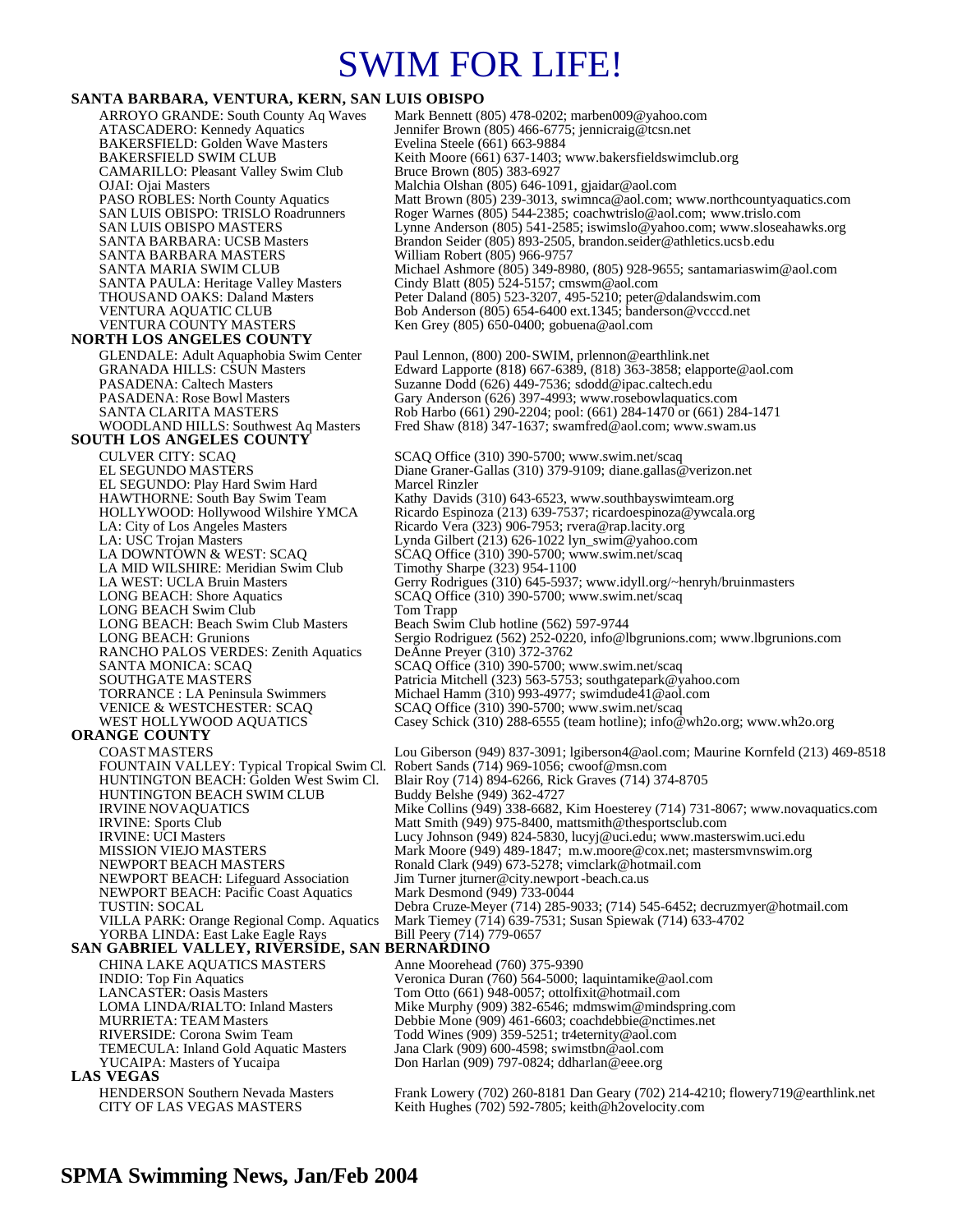## SPMA Competition Information and Instructions

**Rules:** Current USMS and SPMA rules will govern. All events are timed finals. Swimmers must check in with the Clerk of Course for deck seeded events that they wish to swim. After an event has been officially closed, swimmers may not check in. Age as of the last day of the meet determines age group for the meet. You must be 19 years of age to compete in short course yard meets. If your 19th birthday is before December 31, 2004 you may swim long course meters and short course meters meets during 2004.

**Eligibility:** Events are open to any **current** USMS registered swimmer or a foreign swimmer with a valid travel permit. SPMA swimmers are encouraged to submit their registration application with the submitted entry card, if NOT currently registered.

**Affiliation:** A swimmer's affiliation as stated on the consolidated entry card, if valid as of the first day of the meet, will apply throughout the meet, except that swimmers may unattach at any time.

**Submitted Times:** Please enter your best time, a reasonable estimate

or a workout time. All times must be submitted on a SPMA consolidated entry card or a copy of a SPMA consolidated entry card (below). Do not mail in the meet entry form.

**Entry Confirmation:** To avoid any concern regarding receipt of entry card, enclose a self-addressed stamped envelope or postcard or mail card "Return Reply Request". No certified, registered or special delivery mail will be accepted. Receipt of entry will not be verified by phone.

**Strictly Forbidden**: Entering more than 5 individual events per day; using hand paddles in warm-up areas; diving in warm-ups unless in designated sprint lanes (entering the warm-up pool must be done with feet first with one hand in contact with the pool deck); smoking in any area where swimmers may be present.

**Open Water**: Swimmers using non-porous neoprene swim suits, wetsuits, or other non-porous attire will be ineligible for awards or place points.

#### SOUTHERN PACIFIC MASTERS ASSOCIATION . CONSOLIDATED ENTRY CARD

| Event | <b>FREESTYLE</b> | Event | <b>BACKSTROKE</b>                    | Event | <b>BREASTSTROKE</b>                                        | Event | <b>BUTTERFLY</b> | Event | <b>INDIV. MEDLEY</b>                                                                                                                                                                                                           |  |
|-------|------------------|-------|--------------------------------------|-------|------------------------------------------------------------|-------|------------------|-------|--------------------------------------------------------------------------------------------------------------------------------------------------------------------------------------------------------------------------------|--|
| No.   | (Submitted Time) | No.   | (Submitted Time)                     | No.   | (Submitted Time)                                           | No.   | (Submitted Time) | No.   | (Submitted Time)                                                                                                                                                                                                               |  |
|       | 50               |       | 50                                   |       | 50                                                         |       | 50               |       | 100                                                                                                                                                                                                                            |  |
|       |                  |       |                                      |       |                                                            |       |                  |       |                                                                                                                                                                                                                                |  |
|       | 100              |       | 100                                  |       | 100                                                        |       | 100              |       | 200                                                                                                                                                                                                                            |  |
|       |                  |       |                                      |       |                                                            |       |                  |       |                                                                                                                                                                                                                                |  |
|       | 200              |       | 200                                  |       | 200                                                        |       | 200              |       | 400                                                                                                                                                                                                                            |  |
|       |                  |       |                                      |       |                                                            |       |                  |       |                                                                                                                                                                                                                                |  |
|       | 400/500          |       | <b>Meet Example</b>                  |       |                                                            |       |                  |       | FOR OFFICE USE ONLY                                                                                                                                                                                                            |  |
|       | 800/1000         |       |                                      |       | No. of events ________ $\times$ \$ ________ = \$ _________ |       |                  |       | Amt Rec'd _____________                                                                                                                                                                                                        |  |
|       | 1500/1650        |       | Surcharge<br>$s$ __________<br>Total |       |                                                            |       |                  |       | Date and the contract of the contract of the contract of the contract of the contract of the contract of the contract of the contract of the contract of the contract of the contract of the contract of the contract of the c |  |
|       |                  |       |                                      |       |                                                            |       |                  |       |                                                                                                                                                                                                                                |  |

Late or incomplete entries (no fee, incomplete entry card, incomplete enty data) or entries postmarked after due date MAY BE REJECTED!

ALL MASTERS swimmers are required to send a photo-copy of their USMS card with their entry card. ALL Masters swimmers may be asked to show their USMS card if requested at the meet.

"I, the undersigned participant, intending to be legally bound, hereby certify that I am physically fit and have not been otherwise informed by a physician. I acknowledge that I am aware of all the risks inherent in Masters swimming (training and competition), including possible permanent disability or death, and agree to assume all of those risks. AS A CONDITION OF MY PARTICIPATION IN THE MASTERS SWIMMING PROGRAM OR ANY ACTIVITIES INCIDENT THERETO, I HEREBY WAIVE ANY AND ALL RIGHTS TO CLAIMS FOR LOSS OR DAMAGES, INCLUDING ALL CLAIMS FOR LOSS OR DAMAGES CAUSED BY THE NEGLIGENCE, ACTIVE OR PASSIVE, OF THE FOLLOWING: UNITED STATES MASTERS SWIMMING, INC., THE LOCAL MASTERS SWIMMING COMMITTEES, THE CLUBS, HOST FACILITIES, MEET SPONSORS, MEET COMMITTEES, OR ANY INDIVIDUALS OFFICIATING AT THE MEETS OR SUPERVISING SUCH ACTIVITIES.

In addition, I agree to abide by and be governed by the rules of USMS."

| <b>PLEASE SIGN:</b>                                                                                                                               | <b>DATE</b>                                    |  |  |
|---------------------------------------------------------------------------------------------------------------------------------------------------|------------------------------------------------|--|--|
| Is this your first Masters Meet?<br>Yes                                                                                                           | Non-SPMA swimmers please include your address: |  |  |
| No                                                                                                                                                | Street:                                        |  |  |
| Read the meet information sheet carefully. Make your<br>check payable as shown on the meet information sheet<br>and mail it to the address shown. | City, State, Zip: $\frac{1}{2}$                |  |  |
| 12/04                                                                                                                                             |                                                |  |  |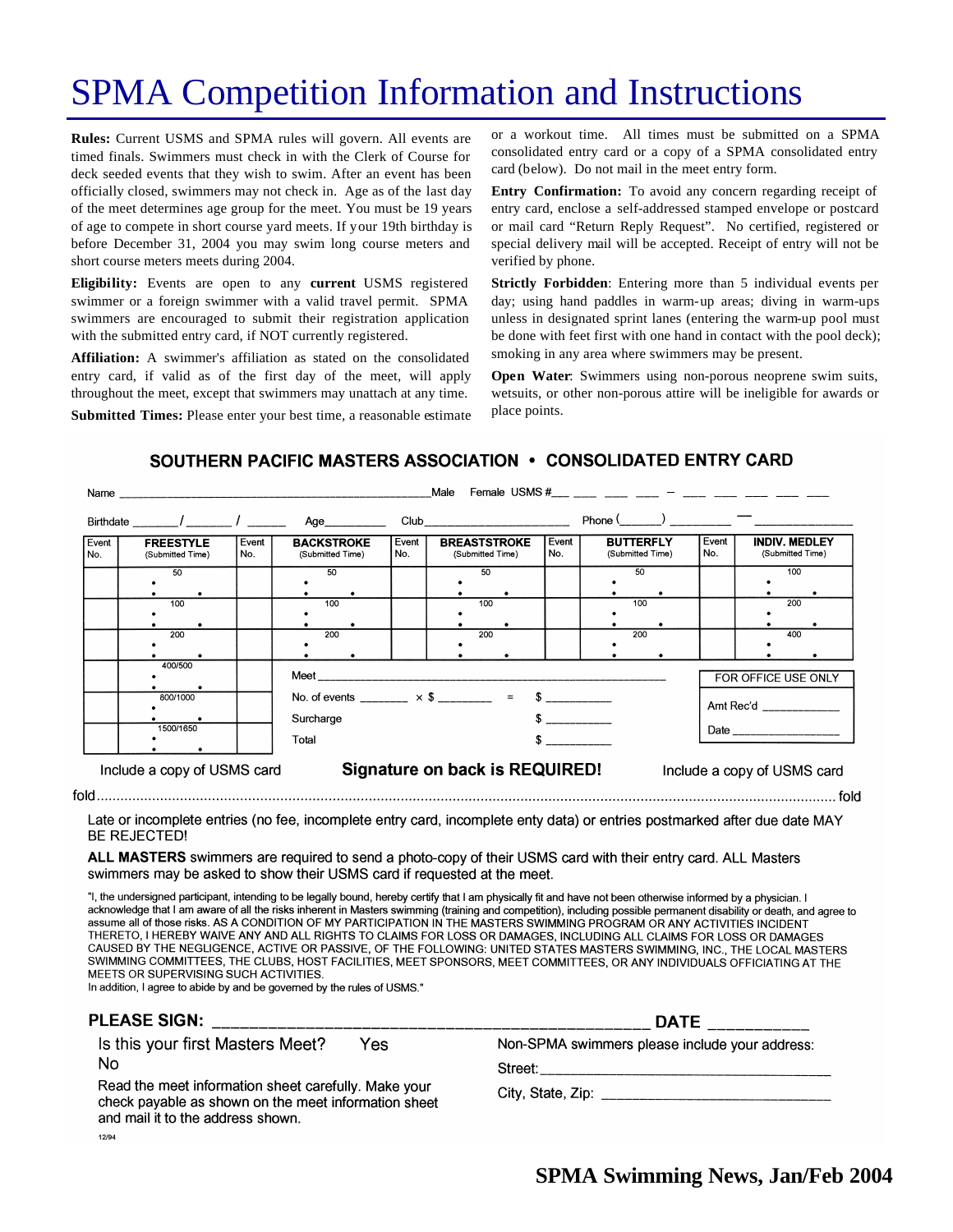### **Las Vegas Masters SCY Meet Saturday, January 10th, 2004**

#### Sanction number: 334-001

**Location and Directions:** Desert Breeze Park, 8275 W. Spring Mountain Road, indoor 50-meter by 25-yard pool. Six lanes will be available for warm-up. From the I-15 Fwy., take the Flamingo Road exit (#38). Take the Flamingo Road west 3.54 miles. Turn right onto South Rainbow Blvd. and go 0.78 miles. Turn left onto Spring Mountain Road and go 1.70 miles.

**Entries:** The pre-entry postmark deadline is Monday, January 5th, 2004. Deck entries will close at 12:30 p.m. for the first 6 events. Age on January 10th determines age group for the meet.

**Seeding:** All events will be deck seeded slowest to fastest, by entered time, ages and sexes combined. Check-in is not required in order to be deck seeded, except swimmers must check in to swim the 500 yd. Freestyle and the 400 yd. Individual Medley.

**Relays:** All relays will be deck entered. Relay fees are \$2.00 per relay due upon entry. For each relay swimmer who is not entered in individual events, a fee of \$5.00 and a signed liability release must be submitted with the relay entry.

**Awards:** Individual: SPMA ribbons for places 1 to 3. Relay: SPMA ribbons for first place.

**Entry Fees:** \$2.00 for each individual event entered and a \$10.00 surcharge per swimmer. For swimmers in relays only, the fee is \$5.00. NOTE: deck entrants will pay an additional \$5.00 entry charge.

**Checks payable to**: Southwest Masters

Mail consolidated entry card, a copy of your USMS card, and check to: Las Vegas SCY Meet, 7914 Sadring, West Hills, CA 91304.

**Questions:** Meet Director, Victor Hecker, (702) 247-7788; Meet Entries, Steve Schofield (818) 992-1820.

#### **Sunday January 10, 2004** Warm-up at noon

Events start at 1:00 p.m.

- A. 200 yd. Mixed Medley Relay
- 1. 500 yd. Freestyle
- 2. 100 yd. Individual Medley
- 3. 50 yd. Butterfly
- 4.  $100 \text{ yd. Back stroke}$
- 5. 200 yd. Freestyle
- 
- 6. 50 yd. Breaststroke B. 200 yd. Mixed Freestyle Relay<br>7. 100 vd. Butterfly
- 100 yd. Butterfly
- 
- 8. 50 yd. Freestyle 9. 50 yd. Backstroke
- 10. 400 yd. Individual Medley
- 11. 100 yd. Breaststroke
- 12. 100 yd. Freestyle

#### *Please read the general information on entering swim meets on the third page of this newsletter!*

*Turkey Shoot. Southwest Masters hosted their annual Turkey Shoot meet at Pierce College the Sunday before Thanksgiving. Swimmers closest to their seed time for each event were awarded a gift certificate for a turkey!*

## **El Segundo Masters 10th Gary Grandi Memorial Swim Sunday, January 25th, 2004**

#### Sanction number: 334-003

**Location and Directions:** Indoor pool at Urho Saari Swim Stadium has 8 lanes, 7 lanes will be used for competition, and one for warm-up. El Segundo is located south of LA Airport. From North or South on the 405, 110, 710, or 605 Fwy. take the 105 Fwy. west, until it turns into Imperial Hwy. When you reach Main Street turn left, and drive 5 blocks (south) to Mariposa. Turn right on Mariposa and the pool is 2 short blocks west of Main street. Parking can be found in the lot on the corner of Mariposa and Main as well as on the streets surrounding the facility. Go to www.spma.net/infoelsm.htm for a map to the pool.

**Entries:** The pre-entry postmark deadline is Saturday, January 17th, 2004. Deck entries will close at 9:30 a.m. No deck entries for the 1650 yd. Freestyle. Age on January 25th determines age group for the meet.

Seeding: Events 2 to 13 will be deck seeded slowest to fastest, by entered time, ages and sexes combined. The 1650 yd. Freestyle is limited to the first 18 swimmers only and will be pre-seeded.

**Awards:** Individual: SPMA ribbons for places 1 to 3. All swimmers will automatically be entered in a drawing for free prizes.

**Entry Fees:** \$15 entry fee for up to 5 events. NOTE: Deck entrants will pay an additional \$5.00 entry charge. Credit cards accepted.

#### **Checks payable to**: Diane Gallas

Mail consolidated entry card, a copy of your USMS card, and check to: Wayne McCauley, 12841 Hawthorne Blvd. #302, Hawthorne, CA 90250. To pay by credit card, use the entry form at www.spma.net/ meetform.htm.

**Questions:** Meet Director, Wayne McCauley, (310) 702-6393, breastroker@usa.net.

#### **Sunday January 25, 2004**

1650 warm-up at 7:30 a.m. 1650 starts at 8:00 a.m. 1. 1650 yd. Freestyle (check in required) Additional warm-up after 1650 Event #2 starts at 10 a.m. 2. 100 yd. Individual Medley 3. 50 yd. Breaststroke 4. 50 yd. Butterfly 5. 200 yd. Freestyle 6. 200 yd. Individual Medley 7. 100 yd. Backstroke 8. 100 yd. Butterfly 9. 100 yd. Breaststroke 10. 100 yd. Freestyle

- 11. 50 yd. Backstroke
- 12. 50 yd. Freestyle
- 13. 500 yd. Freestyle

## *CATALINA!*

*Ahoy all swashbuckling swimmers! Grab your goggles and get set to swim to California's Catalina Island. Be on the lookout for SPMA's virtual swim to the famed island coming in January 2004. Instructions and tips will be posted, along with clues to potential hidden treasure. Avast ye mateys!*

*www.spma.net*

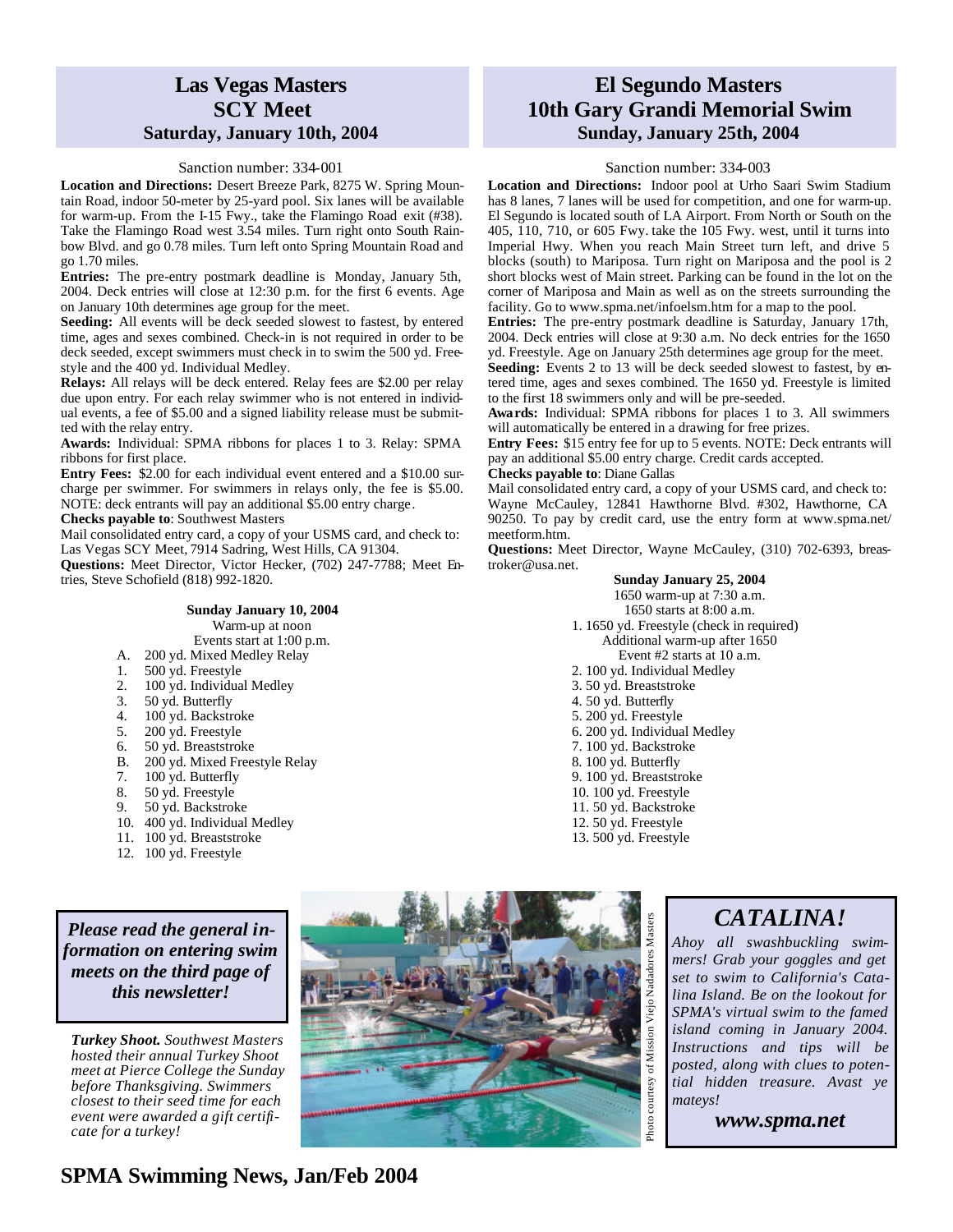### **Santa Clarita Masters NEW! SCY Meet Saturday, February 14th, 2004**

#### Sanction number: 334-004

**Directions:** Santa Clarita Aquatic Center, 20850 Centre Pointe Pkwy. I5 to the Valencia Blvd exit in Valencia. Go east several miles (Valencia Blvd turns into Soledad Canyon Rd) to Reuther Ave. Turn right and cross over railroad tracks. Turn right at Centre Pointe Pkwy. Turn left into driveway for Aquatic Center. Parking available in both upper and lower parking lots.

**Entries:** The pre-entry postmark deadline is Saturday, February 7th, 2004. Deck entries for the 1650 yd. Freestyle will close at 8:45 a.m., all other deck entries close at 11:30 a.m.

**Seeding:** All events will be deck seeded slowest to fastest, by entered time, ages and sexes combined. Check-in is not required in order to be deck seeded, except swimmers must check in to swim the 1650 yd. Freestyle and the 500 yd. Freestyle.

**Relays:** All relays will be deck entered. Relay fees are \$2.00 per relay due upon entry. For each relay swimmer who is not entered in individual events, a fee of \$5.00 and a signed liability release must be submitted with the relay entry.

**Awards:** Individual: SPMA ribbons for places 1 to 3. Relay: SPMA ribbons for first place.

**Entry Fees:** \$15.00 per swimmer flat fee. Deck entries allowed for a total of \$20.00.

**Checks payable to**: City of Santa Clarita

Mail consolidated entry card, a copy of your USMS card, and check to: Santa Clarita Aquatic Center, 20850 Centre Pointe Pkwy, Santa Clarita, CA 91355.

**Questions:** Doug Botton, (661) 250-3771, dbotton@santa-clarita.com; Jon Terwilliger, (661) 250-3760, jterwilliger@santa-clarita.com.

#### **Saturday, February 14, 2004**

- 1650 warm-up at 8:00 a.m. 1650 starts at 9:00 a.m. 1. 1650 yd. Freestyle (check in required) Additional warm-up after 1650 Event #2 starts at noon 2. 200 yd. Mixed Freestyle Relay
- 3. 100 yd. Butterfly
- 4. 200 yd. Freestyle
- 5. 100 yd. Breaststroke
- 6. 50 yd. Freestyle
- 7. 200 yd. Individual Medley
- 8. 500 yd. Freestyle (check in required)
- 9. 100 yd. Backstroke
- 10. 50 yd. Butterfly
- 11. 400 yd. Individual Medley
- 12. 100 yd. Freestyle
- 13. 200 yd. Breaststroke
- 14. 50 yd. Backstroke
- 15. 200 yd. Butterfly
- 16. 50 yd.. Breaststroke
- 17. 200 yd. Backstroke
- 18. 200 yd. Mixed Medley Relay

*2003 Caltech Pentathlon. Swimmers enjoyed the warm sunny weather and fast running meet.*

### **Caltech Masters Pentathlon Swim Meet Sunday, March 7th, 2004**

#### Sanction number: 334-002

**Directions:** The Caltech facility is an outdoor, eight-lane, 25-yard, alldeep pool with a separate 25-yard warm-up pool. 1201 E. California Blvd, Pasadena. Take Hill Ave south from the 210 freeway. After 1.2 miles, turn right on California Blvd. Go to the second stop light and turn left into the parking lot. Continue past the tennis courts to the gym. The pool is located west of Brown Gym. Or take the 110 freeway north until it ends. Go 1 mile and turn right on California Blvd. 2 miles to Caltech.

**Entries:** The pre-entry postmark deadline is Wednesday, February 25th, 2004. Deck entries close at 9:15 a.m. sharp!

**Seeding:** All events will be deck seeded slowest to fastest, by entered time, ages and sexes combined.

**Awards:** Custom pentathlon awards will be given to the top three finishers in each age group. The swimmer with the lowest cumulative time for all five events shall be declared the winner. A swimmer must swim all five events to be considered for an award.

**Entry Fees:** \$18 flat fee per swimmer. Deck entries are allowed for \$25. Late entries and entries received without payment will be treated as deck entries and charged the deck entry fee.

#### **Checks payable to**: Caltech Masters

Mail consolidated entry card, a copy of your USMS card, and check to: Caltech Pentathlon, c/o Suzanne Dodd, 211 Eastern Ave, Pasadena, CA 91107.

**Questions:** Meet Director, Suzanne Dodd, (626) 449-7536.

#### **Sunday, March 7, 2004**

Warm-up at 9:00 a.m. Meet starts at 10:00 a.m.

- 1. 50 yd. Butterfly
- 2. 50 yd. Backstroke
- 3. 50 yd. Breaststroke
- 4. 50 yd. Freestyle
- 5. 100 yd. Individual Medley

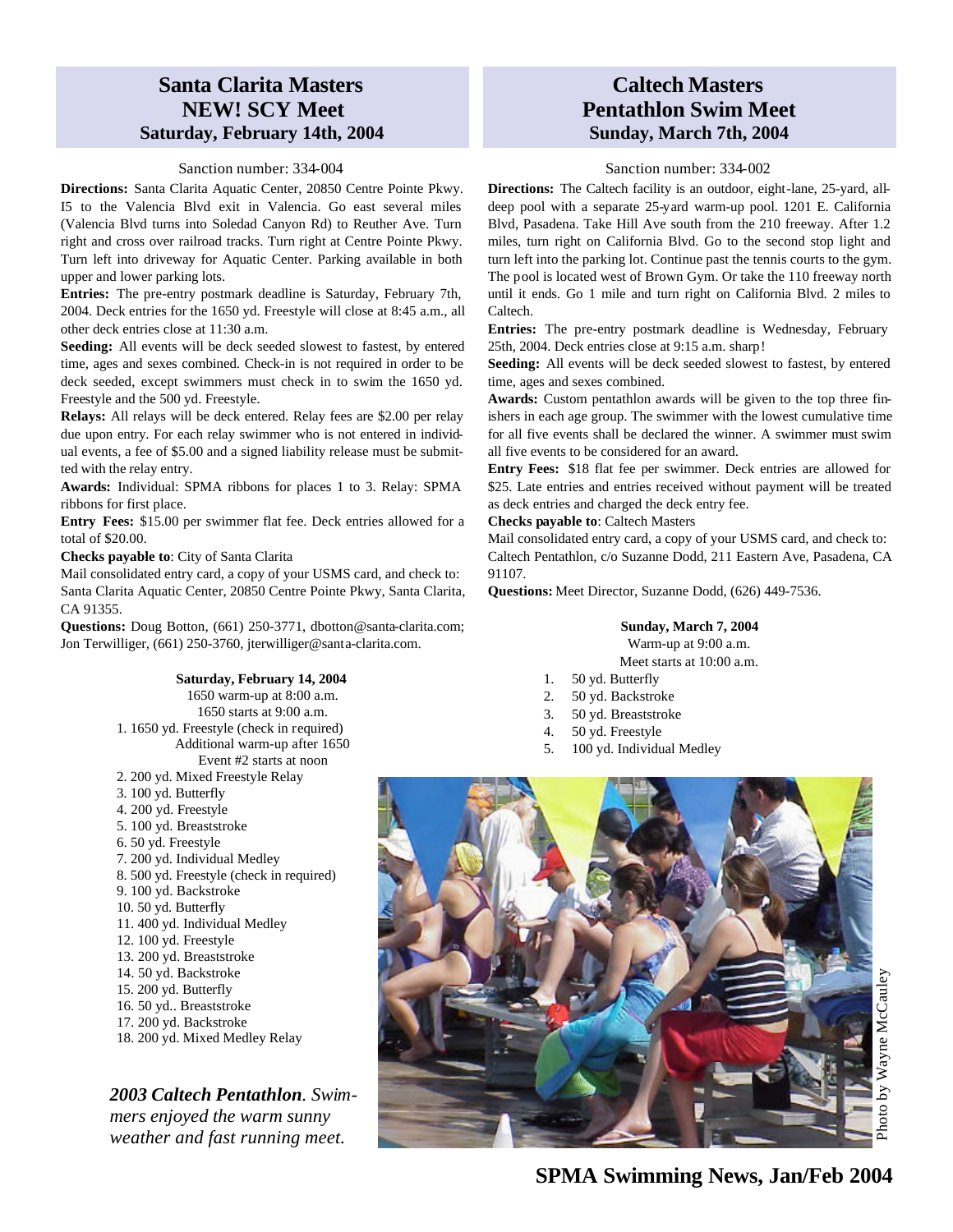# The Grunion Story by Jim Shaughnessy

"Are you a Grunion, Sergio?" asked the meet announcer, curiously, over the PA system at the Yorba Linda meet a few months ago, as a swimmer touched the wall amid the cheers and whistles of his teammates and glanced up at the clock at the end of his first ever 200 freestyle. He was not inquiring about a certain Southern California fish with colorful and unusual mating habits, but rather, the spanking-new SPMA team from Long Beach that had been suddenly sighted making a splash at the local meets over the past year, turning heads for their large turnouts and obvious team spirit. Sergio Rodriguez, the team captain, pulled himself out of the water and, beaming proudly, answered, "Why, yes, I am."

When head coach Erik Nielsen, Grunion founder, started to implement his vision for the team last year, his main objectives were providing a relaxed setting for fun and fitness for Long Beach area Masters swimmers. But a funny thing happened on the way to the fun and fitness—the Long Beach Grunions also emerged as a force to be reckoned with at the competitive venues. Intrigued, SPMA sent out an emissary with the message that inquiring minds wanted to know more about the men and women who make up this latest swimming phenomenon. This is their story…

A local high school coach had been playing around with an idea for the team for three or four years. At the recent first annual Grunion banquet, Nielsen talked about his vision for a Long Beach Masters swim team for gay and lesbian swimmers and their friends, a setting with an emphasis on fitness, self-improvement, and most importantly, a healthy social outlet that provided an alternative to the bar and club scene. As times are changing, gay and lesbian swimmers are now of course increasingly welcome on almost any Masters swim team. Still, Nielsen figured, such a team might still fill a natural social niche, as the closest similar team, the West Hollywood Aquatics, had proven too formidable a commute for some from the LB/OC area, particularly in the early morning and early evenings on weekdays when many teams practice. Nielsen placed ads in a couple of local publications and sent an email out to recipients on the listserver of a local nightclub. Initially the turnout at the Belmont Plaza pool was sparse and the club sputtered and started a few times over until there was a small core group of 8-10 swimmers by August of 2002. At this point, Nielsen handed over the organizational reins to Rodriguez, who, with his considerable social and detail-oriented skills, joined together with Nielsen to get the ball rolling.

Perhaps uniquely, Rodriguez assumed the role of captain of a new team with only minimal swimming skills. Jokingly referring to Rodriguez as a "sink or swim" level swimmer, Nielsen taught him and the other beginner level swimmers the basics of fitness level swimming, concentrating on stroke technique, breathing, lane etiquette, pacing, and turns. Rodriguez recruited another novice, his friend Stevie Armijo, as his co-captain, while Nielsen collared his colleague, Bart Parnes, who was actually another newbie crossing over from the local tennis league, into being the secretary. Parnes, who had impressive organizational talents from his career as an educator, eventually proved himself no slouch in the pool, either, as he recently won the hotly contested and highly coveted team award for Most Improved Swimmer. The officers started getting the word out through more ads in the local periodicals. Tellingly, the monikers captain and cocaptain replaced president and vice president in keeping with a team philosophy which emphasized teamwork and friendship over business and paperwork. The only requirement for membership was that one had to be able to swim at least one lap of the pool comfortably, but gradually many with various histories of fitness and competitive swimming came out of the woodwork to check out all the fuss. In the

fall, partners Tom Boyd, a former division II NCAA 200 IM champion, and Erik Scollon, another college champion with experience coaching division III champions Kenyon, wandered onto the scene, and Nielsen quickly recruited them to help out with the coaching duties, given that the fledgling team could only afford to survive with the very generous but largely volunteer efforts he was providing and that the coaches still continue to provide.

 At that point, Nielsen's hunch about the niche proved dead on and the membership numbers took off as word caught on of the fun happening down at Belmont. Members began to persuade their friends to join up and there was a natural cross-pollination from other local gay sports organizations, as well as some area triathletes. In October of '02, the Grunions formalized the arrangement by joining USMS and striking a deal with Belmont Plaza pool in Belmont Shores, site of the 1972 Olympic Trials. In the spring, as their numbers continued to expand, they decided to alternate indoor and outdoor seasons, making another arrangement to rent the pool at the Long Beach Jewish Community Center from April to October.

Thus at the one year anniversary of the team, the Grunions comprise a mix of 90 registered swimmers ranging from former international elite level swimmers such as Audy Oktavian, who swam for the Indonesian National Team and recently set a USMS record in the 200m breaststroke, to the beloved and deceptively named "cocktail" lane swimmers, who enjoyed the camaraderie of their new sport along with some excellent coaching, and were often displaced up to faster lanes by new arrivals as their skills improved. At any given time, the roster contains about 50 or so dues-paying members. Impressively, the team took 32 of those 50 to the annual International Gay and Lesbian Aquatics (IGLA) Championships, held in August at Stanford University in the Bay Area and boasting nearly 1000 swimmers from six continents. In perhaps one of the biggest upsets in IGLA history, the upstart Grunions shocked even themselves by winning the medium team (up to 36 swimmers) division, soundly defeating eleven other established teams.

Due to their hard work and masterful tapering by the coaches, most Grunions set personal bests at the meet, and some earned points for the team in their first swimming competition ever! Incidentally, the Grunions are no exception to the IGLA spirit of mainstream USMS inclusiveness. In fact, one of its several non-gay/lesbian swimmers, Cathy Herriot, remarked that one reason she stayed with the team and traveled to compete at IGLA was "the great camaraderie, the variety of people and the non-judgmental spirit with which I was accepted onto

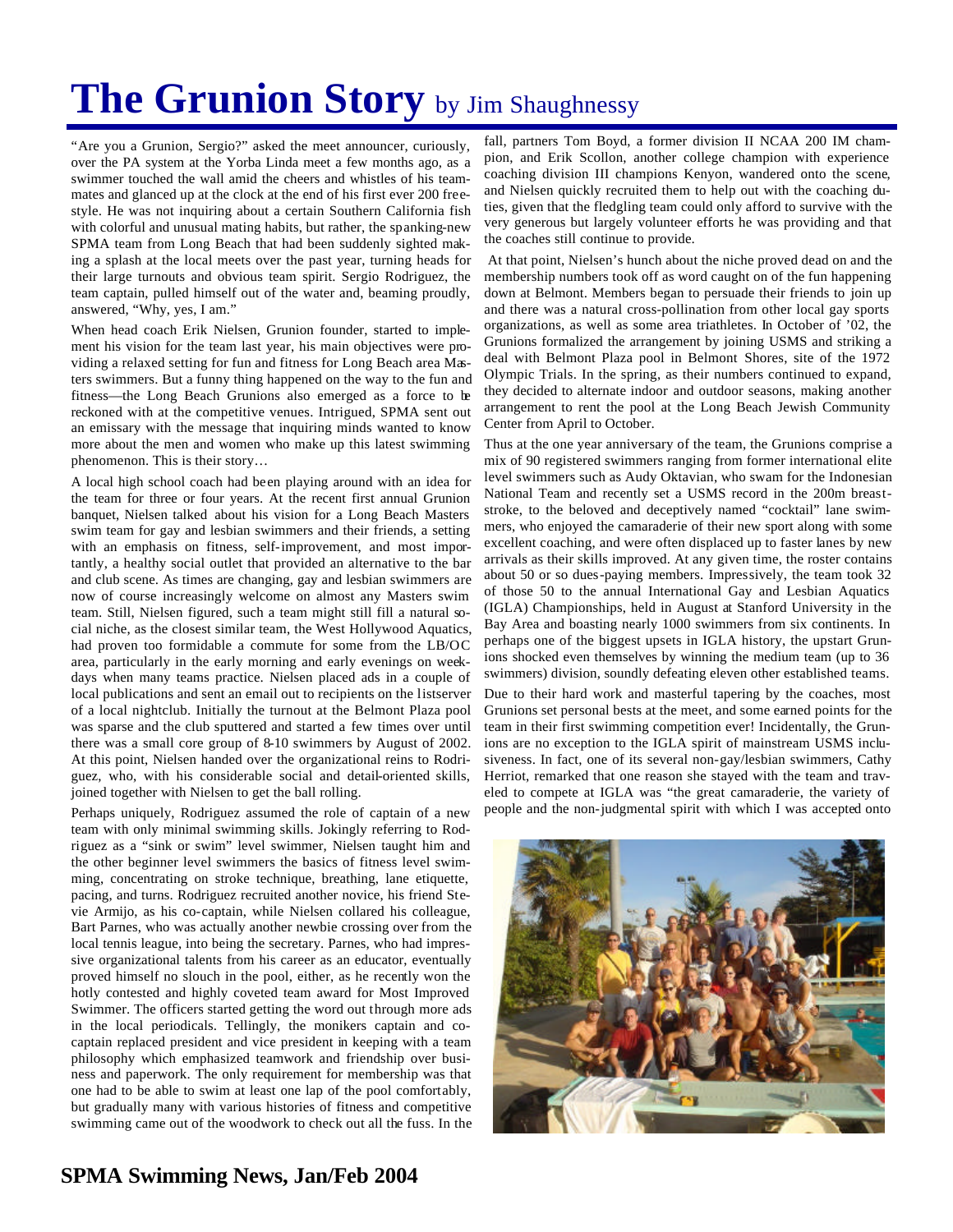## **Grunions, continued**

the team without question. Sexual orientation is a non-issue on this team."

The Grunions range in age from about 19 to 70, with couples and singles alike comfortable on the team. Nielsen even made it a family affair by enjoining his sister, Kiki, to the team, as well as his mother, Pat, who proved a formidable medal-collector and recordsetter at IGLA. While the roster has been heavily weighted toward men up to now, there are currently eight women and the team is very interested in recruiting more. One of them, Jacquie Cole, has become both a major competitive factor at the local SPMA meets, as well as one of the team's favorite new coaches. After returning from IGLA with several IGLA records as well as 10 medals, mostly of the gold variety, Cole was just awarded the Founder's Award at the annual banquet by Nielsen, who remarked that Cole exemplified the spirit of the Grunions, "an always positive presence who continually promoted the social growth of the team." Another female member, Kim Stanford, defined the team's success as: "It's working because we all support each other equally regardless of ability. It's like having a lot of brothers to bond with. It's also giving me more confidence because it's the first athletic thing I've done since high school." Another crossover from tennis, team treasurer Mike Kienitz, has found that swimming helps his endurance on the courts. Interestingly, he notes that "tennis is more competitive in that you're always involved in direct competition with someone else, but it's also somehow more individual. While Masters swimming has a focus on personal bests, there is also more of a team spirit as you all support one another toward that goal."

Rodriguez feels that his original goal of just keeping the team up and running has now been reached. The highlight of the year has been watching the Grunions grow both individually and as a team. Nielsen has reached his goal of providing a social outlet, in that the team regularly goes out to eat after almost every weeknight and weekend practice, as well as having regularly scheduled monthly social events. So what lies ahead for the Grunions? Rodriguez hopes to step up fundraising efforts as a means of taking a sizable contingent to defend their title at the next IGLA Championships in Fort Lauderdale in October. He will continue the tradition of designating at least one SPMA meet per month to encourage large-scale meet attendance. And as the team continues to grow, the board of directors will be researching options for possibly securing a contract with another outdoor pool next spring to accommodate their burgeoning numbers. But, the bottom line of the team is continuing the goal shared by most other Masters swimming programs staying healthy and having fun.

Note: The Grunions are currently working out at Belmont Plaza Pool on Mondays through Thursdays from 7:30-8:30 p.m. and 9:00-10:00 a.m. on Sundays. They also utilize other city pools M artin Luther King and Silverado pools in Long Beach when Belmont is occupied by other functions. For the most up-to-date information on practice schedules and other, please check out the website at www.lbgrunions.com and get on the mailing list for the weekly newsletter by writing to info@lbgrunions.com.

*Jim Shaughnessy is a Long Beach Grunion and a member of the board as the team Safety Coordinator.* 

#### $\leftarrow$

*The Long Beach Grunions are encouraging meet attendance and have encouraged their member to compete. The team has grown to 90 registered members in a little more than a year.*

*Photo from Sergio Rodriguez*

### **Mission Viejo Nadadores SCY Swim Meet Sunday, March 21st, 2004**

#### Sanction number: 334-005

**Directions:** Marguerite Recreation Center, 27341 Trabuco Circle, Mission Viejo. From the North or South, take 5 Fwy. to the Alicia Pkwy exit in Mission Viejo. Go east to Trabuco Road. Turn right on Trabuco to Maguerite Pkwy. Go left on Maguerite to Casa Del Sol, turn right onto Casa Del Sol, turn into the driveway for pool parking. There will be no parking in the upper parking lot.

**Entries:** The pre-entry postmark deadline is Monday, March 15th, 2004. Age on March 21, 2004 determines age group for the meet. On deck registration permitted. Deck entries will close at 8:45 a.m. for the 1650 and at 11:30 a.m. for all other events.

**Seeding:** All events will be deck seeded slowest to fastest, by entered time, ages and sexes combined. Check-in is not required in order to be deck seeded, except swimmers must check in to swim the 1650 yd. Freestyle and the 500 yd. Freestyle.

**Relays:** All relays will be deck entered on SPMA relay forms available at the meet. Relay fees are \$2.00 per relay due upon entry. For each relay swimmer who is not entered in individual events, a fee of \$5.00 and a signed liability release must be submitted with the relay entry.

**Awards:** Individual: SPMA ribbons for places 1 to 3. Relay: SPMA ribbons for first place.

**Entry Fees:** \$20.00 per swimmer flat fee. Deck entries allowed for total of \$25.00.

**Checks payable to**: Mission Viejo Nadadores (MVN)

Mail consolidated entry card and check to: Mission Viejo Nadadores, Steve Quan, 24042 La Chiquita Dr, Mission Viejo, CA 92692.

**Questions:** Meet Director, Mark Moore (949) 489-1847; m.w. moore@cox.net. Meet Processing, Steve Quan, srquan@cox.net. **Snack Bar** : Hot and cold drinks, snacks, and food will be available.

#### **Sunday March 21, 2004** 1650 warm-up at 8:00 a.m. 1650 starts at 9:00 a.m. 1. 1650 yd. Freestyle (check in required) Additional warm-up after 1650 Event #2 starts at noon 2. 200 yd. Freestyle 3. 50 yd. Butterfly 4. 100 yd. Backstroke 5. 200 yd. Medley Relay (men, women, or mixed) 6. 200 yd. Ind. Medley 7. 50 yd. Breaststroke 8. 100 yd. Freestyle 9. 100 yd. Butterfly 10. 50 yd. Backstroke 11. 200 yd. Freestyle Relay (men, women, or mixed) 12. 100 yd. Breaststroke 13. 50 yd. Freestyle 14. 100 yd. Individual Medley 15. 200 yd. Fun Fin Relay

16. 500 yd. Freestyle (check in required)